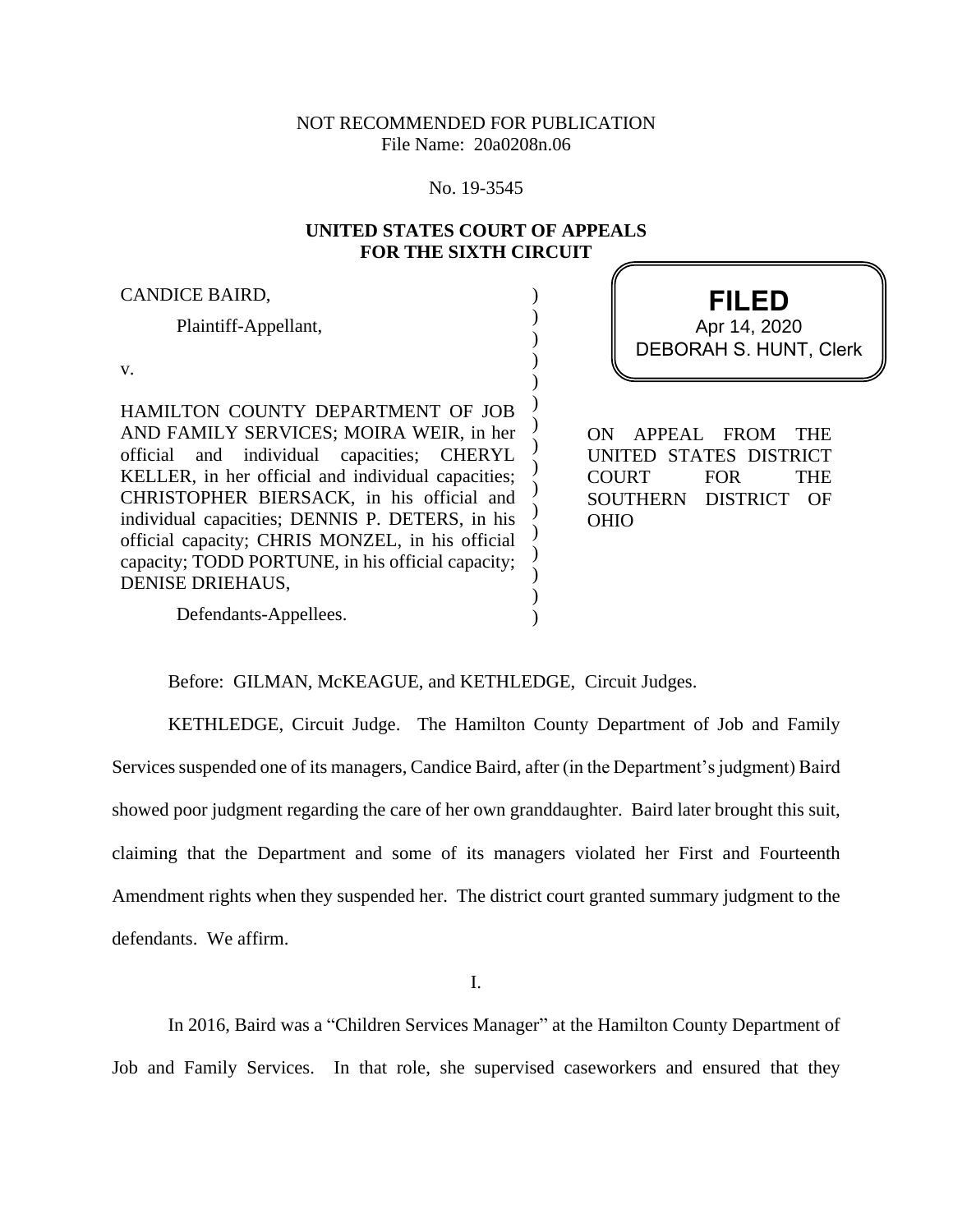understood the Department's child-welfare policies. At home, Baird cared for her adult son, Chico, who suffers from schizoaffective disorder, paranoia, mania, and depression. Chico lived in an apartment building near Baird's; she herself lived with Chico's infant daughter, N.C., and N.C.'s mother, Samantha Cruz.

In March 2016, a neighbor of Chico called Baird to report loud noises and shouts coming from Chico's apartment. Baird then called Chico, who was sobbing and distraught. He was also babysitting N.C. by himself. Baird called a psychiatric response team (the "Crisis Unit") to notify them of the situation; then she went to Chico's apartment. N.C. was unharmed when Baird got there. Members of the Crisis Unit then arrived and observed that Chico was drunk and apparently suicidal. They called the police, who came to the scene and eventually tasered Chico and took him to the hospital.

A social worker with the Crisis Unit reported the incident to the Hamilton County Department of Job and Family Services for further investigation. An investigator (albeit one from a neighboring county) conducted a home visit, during which she interviewed Chico and Baird. Afterward the investigator requested an emergency order to remove N.C. from Baird's home, on the ground that Baird was basically in denial about the danger that Chico posed to N.C. A magistrate granted the investigator's request and the Department removed N.C. from Baird's home the same day.

A few days later, Baird petitioned a magistrate for custody of N.C. The magistrate promptly held a hearing at which the witnesses presented conflicting evidence. Specifically, the investigator testified that Baird had concealed from her Chico's history of domestic violence, whereas Baird testified that the investigator had never asked her about that topic. Similarly, the Crisis Unit's report stated that Chico's apartment had been in a state of disarray: the cable box had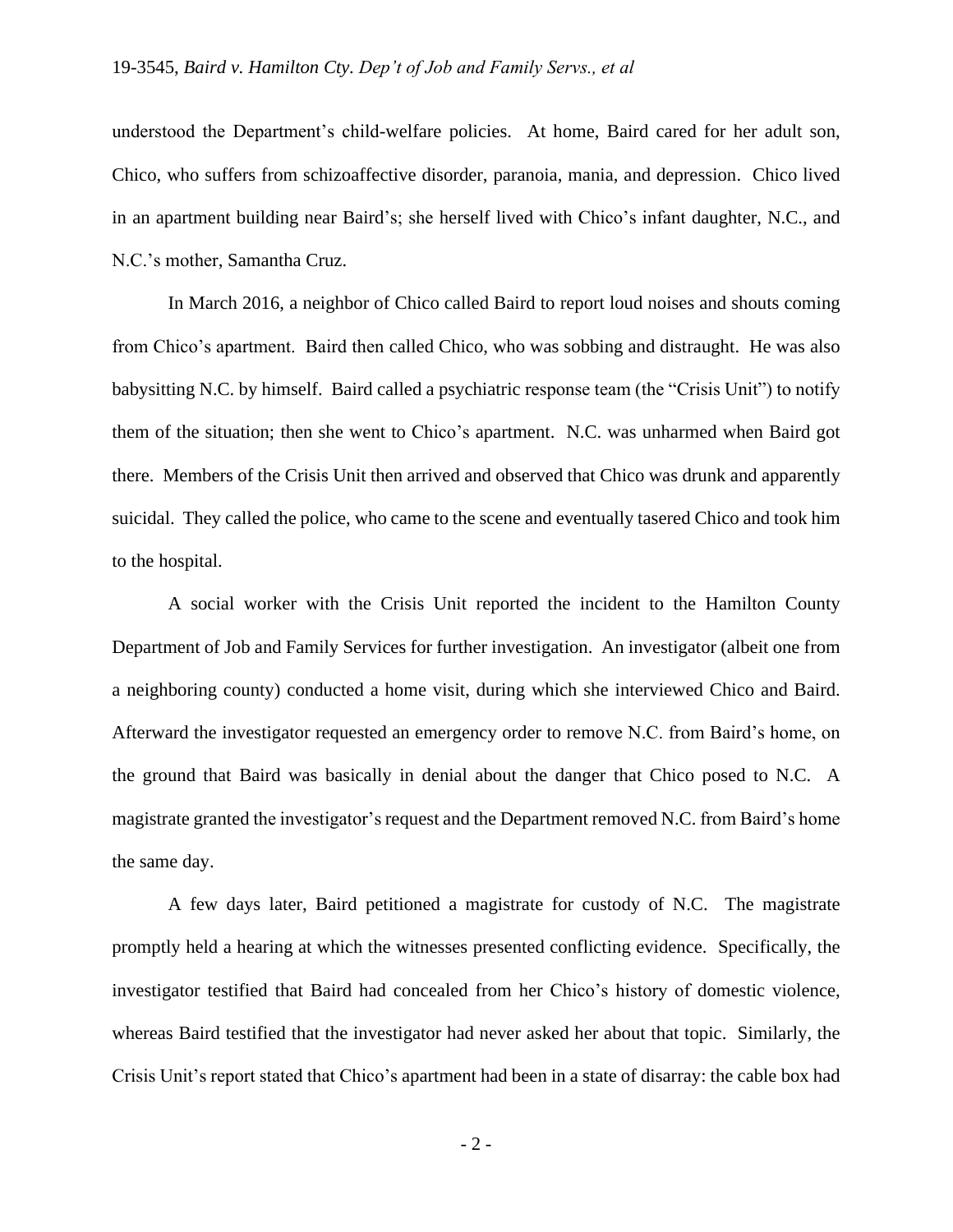been ripped out of the wall, fragments of wood were strewn about, and Chico was bleeding from his hand. Yet Baird testified that Chico's apartment was fine. The magistrate ultimately denied Baird's petition on the ground that Baird did not fully appreciate Chico's potential danger to N.C.

A few months later, the Department held a pre-disciplinary conference with Baird and her attorney. The Department suspended Baird for 10 days, likewise finding that, despite her status as a trained child-welfare professional, her testimony at the hearing showed that she had failed to appreciate the danger that Chico posed to N.C.

Baird thereafter brought this suit under 42 U.S.C. § 1983, claiming that the defendants had suspended her in retaliation for testimony at the hearing, in violation of her First Amendment rights, and that her suspension had violated her right to due process under the Fourteenth Amendment. Thereafter, during discovery, Baird's attorney revealed that, during the course of events giving rise to the suit, Baird had secretly recorded a meeting with Department personnel, which itself violated the Department's employment policy. That violation was Baird's third, when combined with the events giving rise to her suspension and an earlier unrelated incident. The Department therefore fired her in accordance with its progressive discipline policy. Baird then amended her complaint to include her termination. The district court granted summary judgment to the defendants. This appeal followed.

### II.

We review the district court's grant of summary judgment de novo. *Mayhew v. Town of Smyrna*, 856 F.3d 456, 462 (6th Cir. 2017).

#### A.

Baird argues that the Department violated the First Amendment when it suspended her in retaliation, she says, for her testimony at N.C.'s custody hearing. To prevail on that claim, Baird

- 3 -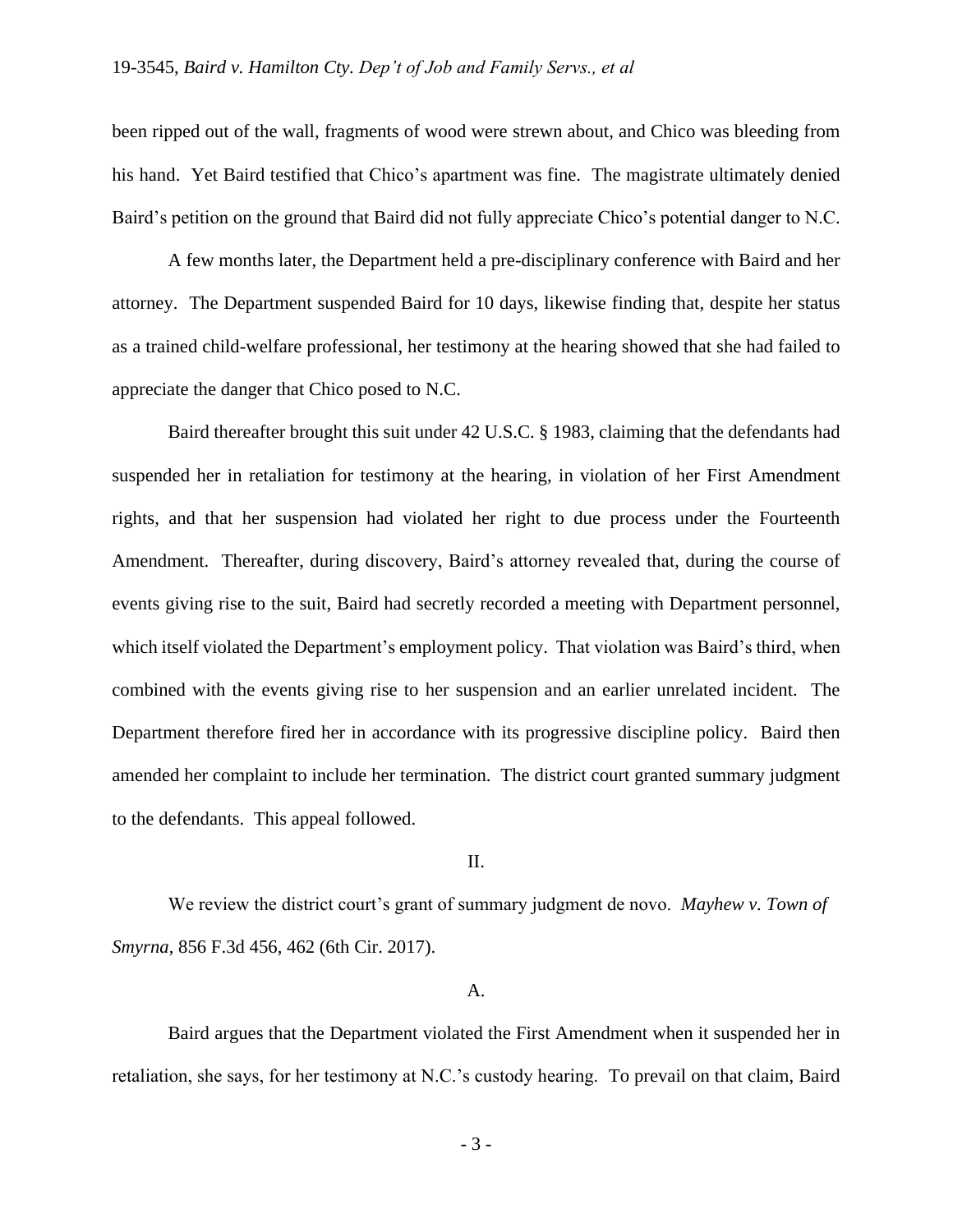must show, among other things, that her testimony was a matter of public concern. *Id*. at 464. "Speech involves matters of public concern when it . . . relat[es] to any matter of political, social, or other concern to the community[.]" *Lane v. Franks*, 573 U.S. 228, 241 (2014) (quotation marks omitted).

Here, Baird's testimony focused almost exclusively on questions related to her son's mental health, his fitness as a parent, and whether he posed a danger to N.C. The point of her testimony was to secure custody of her granddaughter—a matter of personal interest, not one of public concern. *See Rodgers v. Banks*, 344 F.3d 587, 597 (6th Cir. 2003). Baird contends that her testimony was per se a matter of public concern because it was sworn to and given in open court. But our circuit has not adopted that per se rule, s*ee Rorrer v. City of Stow*, 743 F.3d 1025, 1047– 48 (6th Cir. 2014), and *Lane* impliedly rejects it. *See Lane*, 573 U.S. at 241; *Butler v. Bd. of Cty. Comm'rs for San Miguel Cty.*, 920 F.3d 651, 657–61 (10th Cir. 2019).

Baird also contends that she raised a matter of public concern when she testified that she saw no need for the Department to remove N.C. from her home and that, on the evening that the Department did so, it gave Baird no reason for the removal. But those assertions amounted to a few sentences among more than 50 pages of testimony, and likewise focused on Baird's own private concerns rather than the public's. The district court was correct to grant summary judgment on this claim.

The same is true of Baird's due process claim. That claim rests on her allegation that she had a property interest in her employment, that the Department (as a public employer) was required to give her advance notice of any reasons for which it might suspend her, and that it failed to do so. The premise of Baird's argument is accurate for terminations by a public employer, *see Cleveland Bd. of Educ. v. Loudermill*, 470 U.S. 532, 541 (1985), but not necessarily for

- 4 -